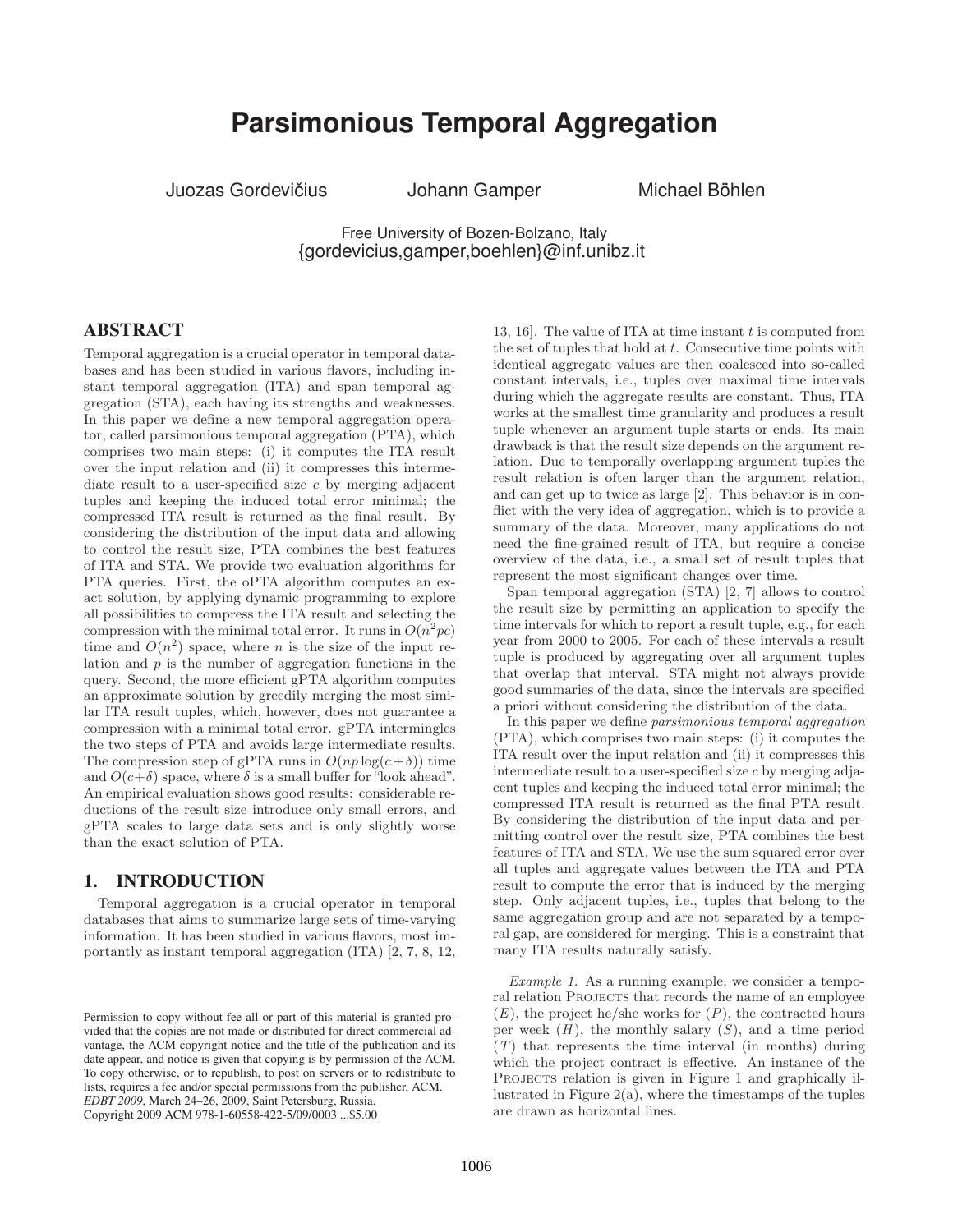

Figure 2: Temporal Aggregation over the PROJECTS Relation.

|                | F,    |   |      | S  |          |
|----------------|-------|---|------|----|----------|
| $r_1$          | John. |   | 800  | 30 | 1, 5     |
| r <sub>2</sub> | Ann   | А | 850  | 25 | [3, 10]  |
| $r_3$          | Tom   | A | 900  | 40 | [8, 15]  |
| $r_4$          | Ann   | А | 1200 | 40 | [14, 19] |
| $r_5$          | Tom   | А | 800  | 35 | [16, 23] |
| $r_6$          | Ann   | В | 900  | 20 | [1, 8]   |
| r <sub>7</sub> | Tom   | в | 600  | 25 | [5, 17]  |
| $r_8$          | Mary  | в | 1000 | 40 | [14, 20] |
| r <sub>9</sub> | Mary  | В | 1000 | 40 | 22, 23   |

Figure 1: Temporal Relation PROJECTS.

Consider the following ITA query Q1: "What are the average monthly salary and the average weekly working hours for each project?". The result of this query is graphically illustrated in Figure 2(b) and contains two aggregation groups for the two projects. It has more tuples than the input relation, but many tuples represent only small fluctuations in the aggregate values, e.g.,  $s_1, \ldots, s_4$ .

To reduce the size of the ITA result we propose to iteratively merge pairs of adjacent tuples that belong to the same aggregation group, have similar aggregation values, and are not separated by a temporal gap. For example, the tuples  $s_1$ and  $s_2$  are good candidates for merging. In contrast,  $s_1$  and s<sup>9</sup> cannot be merged since they are about different projects, and  $s_{13}$  and  $s_{14}$  cannot be merged since they are separated by a temporal gap. Figure  $2(c)$  shows a possible compression of the ITA result to six tuples, which is obtained by applying eight consecutive merging steps. For instance, the tuples  $s_1, \ldots, s_4$  are merged in three steps to produce the PTA result tuple  $z_1$ , stating that in the interval [1, 10] the average salary and working hours for project A are 840 and 29, respectively.

The contributions of this paper can be summarized as follows:

• We define a new, data-driven temporal aggregation operator, termed PTA, that allows to control the result size by computing ITA as an intermediate result and compressing it to a user-specified size  $c$  such that the induced total error is minimal.

- We provide oPTA, an exact evaluation algorithm for PTA queries, which adopts dynamic programming to investigate all possible compressions of the ITA result to size c. With an input relation of size  $n$  and  $p$  aggregation functions, the algorithm runs in  $O(n^2pc)$  time and  $O(n^2)$  space.
- We provide gPTA, an evaluation algorithm that computes an approximate solution to PTA queries by greedily merging the most similar ITA result tuples. By tightly integrating the two PTA steps, the algorithm avoids large intermediate results. It runs in  $O(c + \delta)$  space and performs the merging step in  $O(np \log(c + \delta))$  time, where  $\delta$  is a small buffer for "look ahead".
- An experimental evaluation of PTA on synthetic and real-world data revealed the following results: considerable reductions of the result size introduce only small errors; gPTA is scalable for large data sets, it has an error that is very close to the exact PTA solution, and it is consistently better than the approximate temporal coalescing approach in [1].

The rest of the paper is organized as follows. In Section 2 we discuss related work. In Section 3 we introduce and formally define the parsimonious temporal aggregation operator. Section 4 presents an exact evaluation algorithm for PTA, and Section 5 presents an algorithm that computes an approximate solution. Section 6 reports the results of an experimental study, and Section 7 concludes the paper and points to future work.

## **2. RELATED WORK**

Various forms of temporal aggregation have been studied in the past, including instant temporal aggregation (ITA), moving-window temporal aggregation (MWTA), and span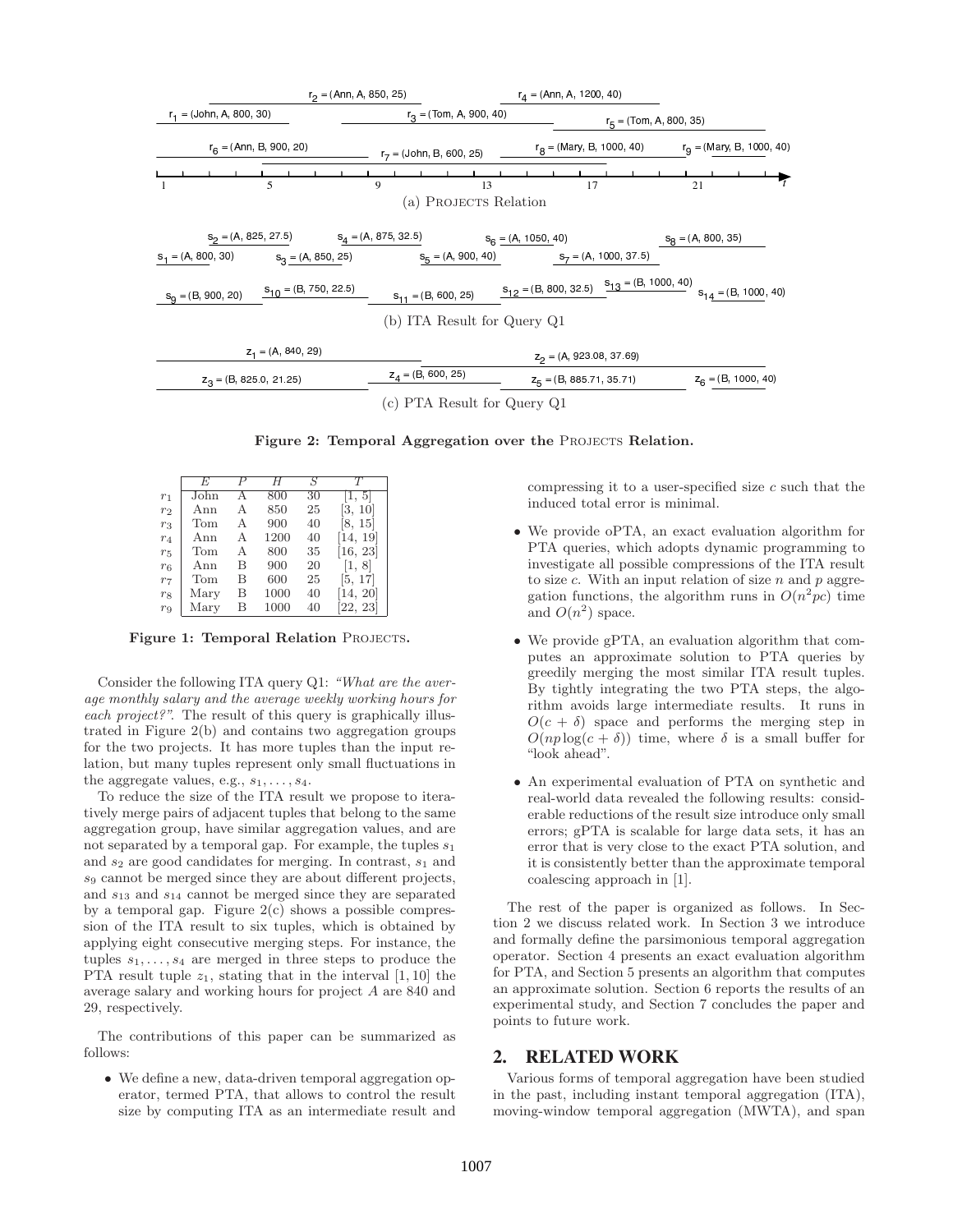temporal aggregation (STA) [2, 7, 8, 12, 13, 16]. They differ mainly in how the time line is partitioned.

ITA [7, 8, 13] works at the smallest time granularity. The time line is partitioned into time instants, and for each time instant, t, the aggregate functions are evaluated over all tuples that hold at t. Then, identical aggregate results for consecutive time instants are coalesced into tuples over maximal time intervals. While ITA reports the most detailed result, the main drawback is that the result relation is typically larger than the argument relation and can be up to twice of it's size.

Moving-window temporal aggregation (MWTA) (first introduced in TSQL [9] and later also termed cumulative temporal aggregation [11, 16]), extends ITA aggregation by computing for each time instant  $t$  the aggregate functions over all tuples that hold in a window "around"  $t$ . Just like ITA it is prone to returning large result relations.

Span temporal aggregation (STA) [11] allows to control the result size by partitioning the time line into predefined intervals. For each such interval, a single result tuple is produced by evaluating the aggregate functions over all argument tuples that overlap that interval. However, the timestamps of the result tuples are specified by the application and are independent of the argument data. Most approaches consider only regular time spans expressed in terms of granularities, e.g., years or months.

In [13] temporal aggregation is formalized in a uniform framework that enables the analysis and comparison of the different forms of temporal aggregation. In a similar vein, the multi-dimensional temporal aggregation operator [2] generalizes previous temporal aggregation operators. Two different semantics are distinguished. Constant interval semantics computes ITA with support for lineage information. With fixed interval semantics, which covers span temporal aggregation (STA), the user specifies the time intervals for which to report result tuples.

All of the frameworks and approaches discussed above address known forms of temporal aggregation (i.e., ITA, MWTA, and STA) and hence suffer from the shortcomings of these operators. A first approach to combine the best features of ITA and STA was presented in [4] and was termed greedy parsimonious temporal aggregation. The operator greedily merges pairs of the most similar, adjacent tuples in the ITA result until an application-specific size constraint is met. The greedy strategy does not guarantee that the compressed result relation is optimal with respect to the induced total error. In this paper we proceed and extend the work in [4] in several directions: we provide a more general definition of parsimonious temporal aggregation which minimizes the total error; we provide a new evaluation algorithm based on dynamic programming for an exact solution of PTA; we provide an algorithm for an approximate solution of PTA, which extends the evaluation algorithm presented in [4] and tigthly integrates the computation of the ITA result with the merging step.

The work of Berberich et al. [1] deals with the problem of reducing a temporal relation, where each tuple is assigned a real value and no temporal gaps or aggregation groups exist. The authors propose a technique called approximate temporal coalescing (ATC) which merges adjacent tuples if the local merge error does not exceed a user-specified threshold. The approach scales linearly with the size of the input relation and suits well for online processing of streaming data. However, the overall error of this approximation tends to be rather high. Similar approaches have been proposed in [10, 14].

Keogh et al. [6] investigate online summarization of large time series data. They observe that only moving-window approaches provide scalable solutions, however, being unable to "look ahead", the approximations are poor. Offline bottom-up approaches provide significantly better approximations as they consider the whole dataset at once. The authors suggest to combine the two approaches and to process with a bottom-up algorithm each intermediate result of the moving-window algorithm, achieving errors and scalability comparable to bottom-up and moving-window approaches, respectively.

Our algorithm for computing an exact solution of PTA is inspired by the work of Jagadish et al. [5]. They propose a dynamic programming approach to compute a histogram of  $c$  buckets from a set of  $n$  item frequencies. The algorithm finds the optimal solution in  $O(n^2c)$  time. We extend this approach to consider temporal tuples instead of frequencies where different aggregation groups and temporal gaps act as predefined bucket boundaries.

# **3. PARSIMONIOUS TEMPORAL AGGRE-GATION**

In this section we introduce and provide a formal definition of the parsimonious temporal aggregation (PTA) operator, which is comprised of two main steps:

- 1. Compute ITA over the argument relation
- 2. Compress the ITA result to a user-specified size c by merging adjacent tuples and keeping the induced total error minimal.

After introducing a few preliminary notations we discuss the two steps in detail.

#### **3.1 Preliminaries**

We assume a discrete *time domain*,  $\Delta^T$ , where the elements are termed chronons (or time points), equipped with a total order,  $\langle \cdot \rangle^T$  (e.g. calendar months with the order  $\langle \cdot \rangle$ ). A timestamp (or time interval)  $T$  is a convex set over the time domain and is represented by two chronons, [TS, TE], denoting its inclusive starting and ending points, respectively.

A relation schema is a three-tuple  $R = (\Omega, \Delta, dom)$ , where  $\Omega$  is a non-empty, finite set of attributes,  $\Delta$  is a finite set of domains, and  $dom : \Omega \to \Delta$  is a function that associates a domain with each attribute. A temporal relation schema is a relation schema with at least one timestamp valued attribute, i.e.,  $\Delta^T \in \Delta$ . A *tuple r* over schema R is a finite set that contains for every  $A_i \in \Omega$  a pair  $A_i/v_i$  such that  $v_i \in dom(A_i)$ . A relation over schema R is a finite set of tuples over  $R$ , denoted as  $r$ .

To simplify the notation we assume an ordering of the attributes and represent a temporal relation schema as  $R = (A_1, \ldots, A_m, T)$  and a corresponding tuple as  $r =$  $(v_1, \ldots, v_m, T)$ . For a tuple r and an attribute A we write  $r.A$  to denote the value of the attribute  $A$  in  $r$ . For a set of attributes  $A_1, \ldots, A_k, k \leq m$ , we define  $r[A_1, \ldots, A_k] = (r.A_1, \ldots, r.A_k)$ , and use as a shorthand notation  $\mathbf{A} = \{A_1, \ldots, A_k\}$  and  $r[\mathbf{A}]$ .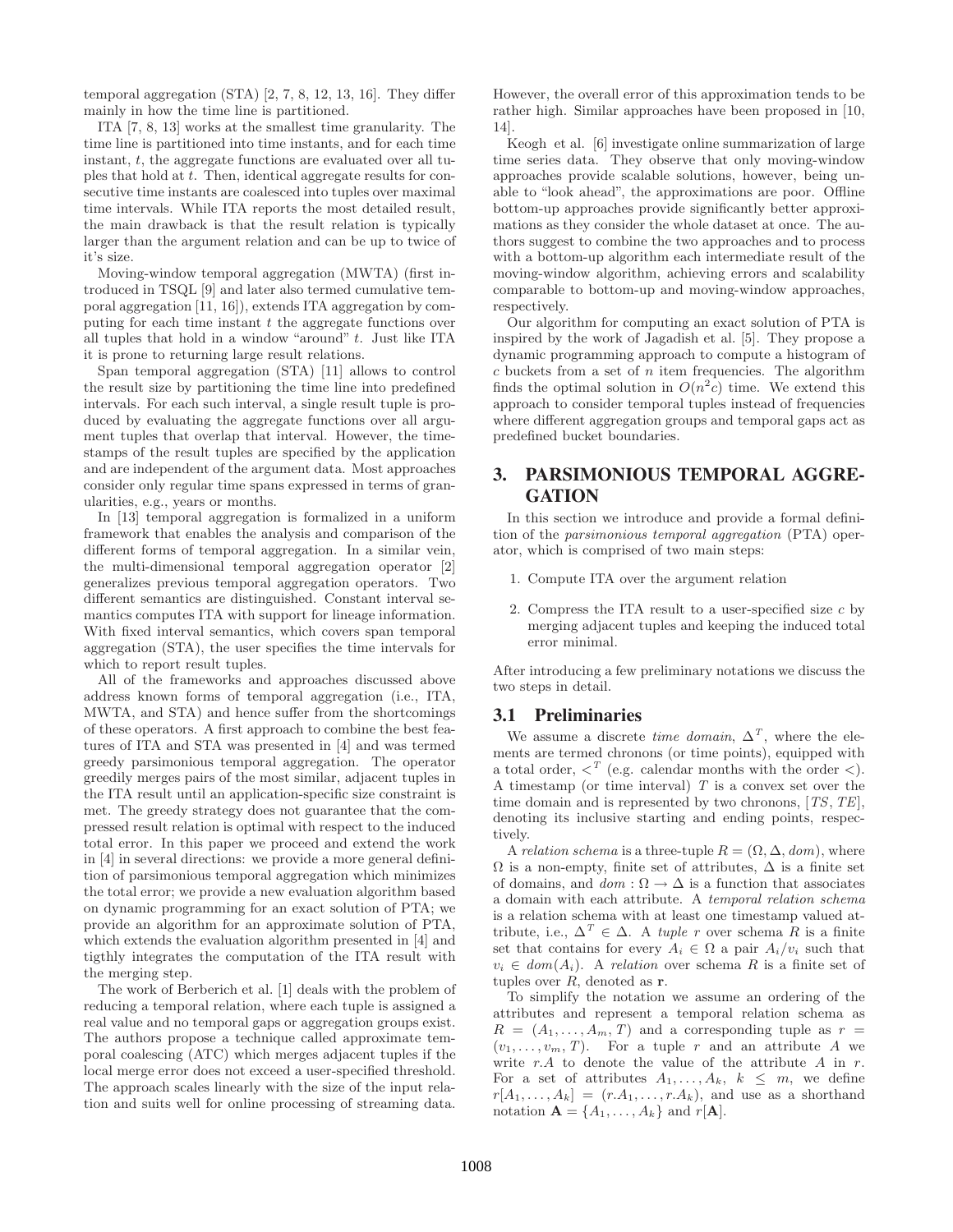## **3.2 Instant Temporal Aggregation**

For each combination of grouping attribute values, ITA computes an aggregation result at each time point,  $t$ , by considering all argument tuples that hold at t and have the same grouping attribute values.

Definition 1. (Instant Temporal Aggregation) Let r be a temporal relation with schema  $R = (A_1, \ldots, A_m, T)$ , where  $A = \{A_1, \ldots, A_k\}$  is a set of grouping attributes, and  $\mathbf{F} =$  ${f_1/B_1, \ldots, f_p/B_p}$  is a set of aggregate functions. Further, let  $\mathbf{r}_{q,t} = \{r \mid r \in \mathbf{r} \land r[\mathbf{A}] = g \land t \in r, T\}$  be the aggregation group that contains all tuples of r with identical grouping attribute values and whose timestamp contains  $t$ . Then the result of instant temporal aggregation is defined as

$$
\mathcal{G}^{ITA}[\mathbf{F}][\mathbf{A}][T]\mathbf{r} = \{g \circ f \mid t \in \Delta^T \land g \in \pi[\mathbf{A}]\mathbf{r} \land \mathbf{r}_{g,t} \neq \emptyset \land \nf = (f_1(\mathbf{r}_{g,t}), \dots, f_p(\mathbf{r}_{g,t}), [t, t])\}
$$

and has the schema  $S = (A_1, \ldots, A_k, B_1, \ldots, B_p, T)$ .

The variable  $t$  ranges over the temporal domain, and  $g$ ranges over all combinations of grouping attribute values in **r**. For each combination of g and t, the set  $\mathbf{r}_{q,t}$  collects the argument tuples that are valid at time  $t$  and have the same grouping attribute values as  $g$ . A result tuple,  $x$ , is then produced by extending g with the result of the aggregate functions  $f_i$  that are computed over the non-empty aggregation groups  $\mathbf{r}_{g,t}$  and a timestamp that represents the time instant t. Each  $f_i$  is some aggregation function (e.g., sum or count) that takes a temporal relation as argument and applies aggregation to one of the relation's attributes. The resulting value is stored as the value of an attribute named  $B_i$ . For instance, the pair  $avg(S)/B_1$  computes the average of the salary attribute, which is then stored as a value of attribute  $B_1$ .

To obtain the final result, value-equivalent tuples over consecutive time points are typically coalesced into tuples over maximal time periods during which the aggregate values do not change. Though this step is not included in the above definition, we assume coalesced result tuples throughout the rest of the paper.

 $Example 2.$  The ITA query Q1 over the PROJECTS relation has a single grouping attribute,  $\mathbf{A} = \{P\}$ . The aggregate functions are  $\mathbf{F} = \{avg(S)/AS, avg(H)/AH\}$ . Thus, the schema of the result relation is  $(P, AS, AH, T)$ , where AS and AH store the aggregation results. The ITA result relation is graphically illustrated in Figure 2(b).

For the rest of the paper we denote an argument relation and its schema  $r$  and  $R$ , respectively. The result of applying ITA aggregation on r is a relation s with schema  $S = (A_1, \ldots, A_k, B_1, \ldots, B_p, T)$ , where  $\mathbf{A} = \{A_1, \ldots, A_k\}$ are the grouping attributes and  $\mathbf{B} = \{B_1, \ldots, B_p\}$  represent aggregate values. Applying PTA aggregation yields the result relation z with the same schema S.

A fundamental property of ITA aggregation is that the timestamps of the result tuples within a single aggregation group do not intersect. We term such temporal relations sequential.

Definition 2. (Sequential Relation) Let s be a temporal relation with schema  $S = (A_1, \ldots, A_k, B_1, \ldots, B_p, T)$ . The relation s is termed sequential with respect to a set of attributes  $\mathbf{A} = \{A_1, \ldots, A_k\}$  if the following holds true:

$$
\forall s_i, s_j \in \mathbf{s}(s_i \neq s_j \land s_i[\mathbf{A}] = s_j[\mathbf{A}] \implies s_i \cdot T \cap s_j \cdot T = \emptyset)
$$

Obviously, the ITA result in Figure 2(b) is sequential with respect to the grouping attribute  $P$ , i.e., the timestamps of all tuples with identical P-values are temporally disjoint.

#### **3.3 Merging Adjacent Tuples**

The second step of PTA is to merge adjacent tuples in the ITA result relation, i.e., tuples that belong to the same aggregation group and are not separated by another tuple or by a temporal gap.

Definition 3. (Adjacent Tuples) Let s with schema  $S =$  $(A_1, \ldots, A_k, B_1, \ldots, B_p, T)$  be the result of ITA aggregation with grouping attributes  $\mathbf{A} = \{A_1, \ldots, A_k\}$ . Two tuples  $s_i, s_j \in \mathbf{s}$  are termed *adjacent*,  $s_i \prec s_j$ , iff the following conditions hold true:

(1) 
$$
s_i[\mathbf{A}] = s_j[\mathbf{A}]
$$
  
(2)  $s_i \cdot TE = s_j \cdot TS - 1$ 

Example 3. Consider the ITA result in Figure  $2(b)$  where  $s_1 \prec s_2 \prec \cdots \prec s_8$  and  $s_9 \prec s_{10} \prec \cdots \prec s_{13}$ . Examples of non adjacent tuples are  $s_1 \nless s_3$  and  $s_{13} \nless s_{14}$  due to the temporal gap between the two tuples and  $s_5 \nless s_{12}$  due to different values for the grouping attribute P.

We merge pairs of adjacent tuples into a single tuple by means of a merge operator that is defined next.

Definition 4. (Merge Operator) Let s with schema  $S =$  $(A_1, \ldots, A_k, B_1, \ldots, B_p, T)$  be the result of ITA over some input relation **r**, where  $A = \{A_1, \ldots, A_k\}$  are the grouping attributes and  $\mathbf{B} = \{B_1, \ldots, B_p\}$  store the aggregation results. The *merge operator*,  $\oplus$ , of two adjacent tuples,  $s_i, s_j \in \mathbf{s}, s_i \prec s_j$ , is defined as

$$
s_i \oplus s_j = (s_i.A_1, \ldots, s_i.A_k, v_1, \ldots, v_p, [s_i. TS, s_j. TE])
$$

where 
$$
v_l = \frac{|s_i \cdot T| s_i \cdot B_l + |s_j \cdot T| s_j \cdot B_l}{s_j \cdot TE - s_i \cdot TS + 1}
$$
 for  $1 \leq l \leq p$ .

The merge operator takes two adjacent tuples and produces their common representation, say tuple z. The grouping attributes of z equal to the ones of  $s_i$  and  $s_j$ . The aggregate values are computed as weighted average of the values in  $s_i$  and  $s_j$  where the weights are the respective lengths of temporal intervals.

Example 4. Consider the ITA result in Figure  $2(b)$  and assume to merge the two adjacent tuples  $s_1$  and  $s_2$  which have a timestamp of length 2 and 3, respectively. The average salary is then computed as  $(2.800+3.825)/(5-1+1) = 815$ . The final result of merging these two tuples is  $s_1 \oplus s_2 =$  $(A, 815, 28.5, [1, 5]).$ 

To reduce the ITA result to a specific size, the merge operator needs to be applied iteratively. However, there is a lower bound for the size of the PTA result, which is determined by the number of adjacent tuples. Each merge of two tuples reduces the size of the relation by 1. For an ITA result relation,  $s$ , the minimal size,  $c_{min}$ , of the reduced result relation is therefore given as the difference between the cardinality of s and the number of adjacent tuples in s, i.e.

$$
c_{min} = |\mathbf{s}| - |\{(s_i, s_j)|s_i, s_j \in \mathbf{s} \land s_i \prec s_j\}|.
$$

In the running example the minimal size of any reduced relation is  $c_{min} = 3$ , since the ITA contains 14 tuples with 11 tuples being adjacent.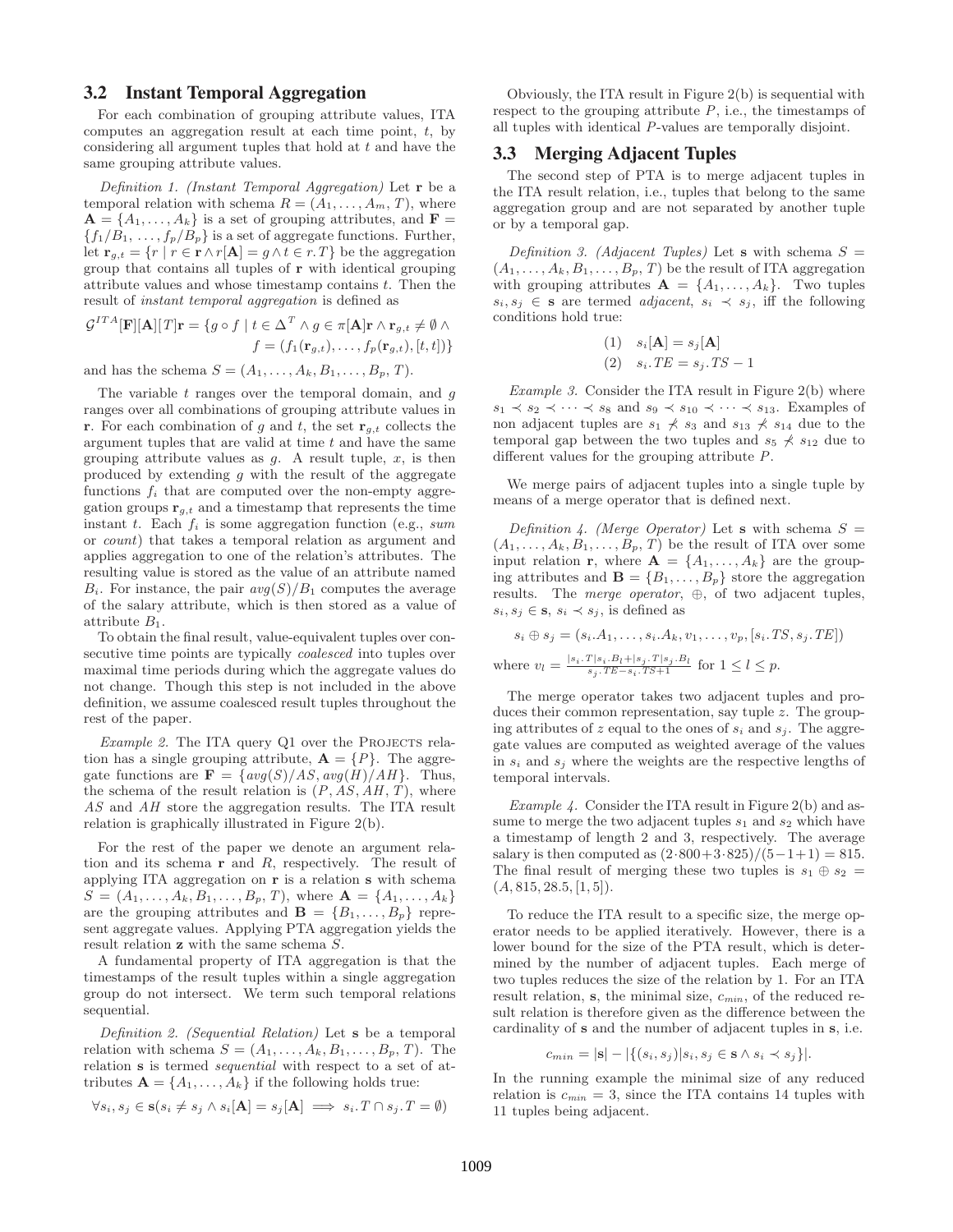Finally, we define a non-deterministic function that takes as input a sequential relation s and returns its reduction (or compression) to size c.

Definition 5. (Reduction) Let **s** be the result of ITA over an input relation  $\mathbf{r}, s_i \prec s_j$  be two adjacent tuples of s, and c with  $c_{min} \leq c \leq |\mathbf{s}|$  be a size constraint. A reduction,  $\rho$ , of  $s$  to size  $c$  is defined as follows:

$$
\rho(\mathbf{s}, c) = \begin{cases} \mathbf{s} & |\mathbf{s}| = c \\ \rho(\mathbf{s} \setminus \{s_i, s_j\} \cup \{s_i \oplus s_j\}, c) & |\mathbf{s}| > c \end{cases}
$$

Example 5. There are many ways to reduce the ITA result over the PROJECTS relation depicted in Figure  $2(b)$  to 6 tuples. One solution is depicted in Figure 2(c).

#### **3.4 Error Measure**

The merging step introduces an error with respect to the ITA result (except for the trivial case that adjacent tuples are value-equivalent). We use the following measure to quantify this error.

Definition 6. (Error Measure) Let s be the result of ITA with schema  $S = (A_1, \ldots, A_k, B_1, \ldots, B_p, T)$ , where the grouping attributes are  $\mathbf{A} = \{A_1, \ldots, A_k\}$  and the aggregation attributes are  $\mathbf{B} = \{B_1, \ldots, B_p\}$ . Furthermore, let  $z = \rho(s, \cdot)$  be a reduction of s and  $w_1 > 0, \ldots, w_p > 0$  be a set of positive weights. The error,  $E(\mathbf{s}, \mathbf{z})$ , induced by compressing s to z is defined as

$$
E(\mathbf{s}, \mathbf{z}) = \sum_{z \in \mathbf{z}} \sum_{\substack{s \in \mathbf{s},\\s|A|=z|A,\\s,T \subseteq z,T}} \sum_{i=1}^{p} w_i^2 |s.T| (s.B_i - z.B_i)^2.
$$

The above measure is the well-known sum squared error, which is given as the total sum of the squared difference between the tuples in the ITA result relation, s, and the tuples in the compressed result, z. More specifically, for each tuple  $z \in \mathbf{z}$  the error measure computes the squared distance over all aggregation results  $B_1, \ldots, B_p$  between z and the ITA result tuples  $s \in \mathbf{s}$  that have been merged to produce z. The weights  $w_i$  are necessary to leverage the impact of different attributes.

Example 6. Consider to merge the tuples  $s_1 \oplus s_2 =$  $(A, 815, 28.5, [1, 5])$  in the ITA result in Figure 2(b). The resulting relation is  $\mathbf{z} = (\mathbf{s} \setminus \{s_1, s_2\}) \cup \{s_1 \oplus s_2\}.$  The values of the H attribute in the ITA result range from 22.5 to 40, whereas the values of  $S$  attribute are between 600 and 1 050, making the latter overly influential. Thus, we assign to the S and H attributes the weights  $w_S = 1$  and  $w_H = 1050/600 = 26.25$ , respectively. Then the error is computed as follows:

$$
E(\mathbf{s}, \mathbf{z}) = 1^2 \cdot 2 \cdot (815 - 800)^2 + 26.25^2 \cdot 2 \cdot (28.5 - 30)^2 + 1^2 \cdot 3 \cdot (815 - 825)^2 + 26.25^2 \cdot 3 \cdot (28.5 - 27.5)^2 = 5918.
$$

For comparison, the error of merging  $s_4$  with  $s_5$  would be 59 077.

Having introduced all building blocks that are required for the PTA operator, we go on to provide its exact definition.

## **3.5 Defining PTA**

Given a result of ITA over an argument relation, our aim is to find its reduction to size  $c$  that would induce the minimal error. The following definition introduces the parsimonious temporal aggregation operator as an optimization problem.

Definition 7. (Parsimonious Temporal Aggregation) Let r be a temporal relation with schema  $R = (A_1, \ldots, A_m, T)$ ,  $A = \{A_1, \ldots, A_k\}$  be the grouping attributes, and  $\mathbf{F} =$  ${f_1/B_1, \ldots, f_p/B_p}$  be a set of aggregate functions. Furthermore, let  $\mathbf{s} = \mathcal{G}^{ITA}[\mathbf{F}][\mathbf{A}][T]\mathbf{r}$  be the result of ITA over **r**, c with  $c_{min} \leq c \leq |\mathbf{s}|$  be an application-specific size constraint, and  $\mathbf{Z} = {\mathbf{z} | \mathbf{z} = \rho(\mathbf{s}, c)}$  be the set of all possible reductions of  $s$  to size  $c$ . The parsimonious temporal aggregation operator is defined as

$$
\mathcal{G}^{PTA}[\mathbf{F}][\mathbf{A}][T][c]\mathbf{r} = \arg\min_{\mathbf{z}\in\mathbf{Z}}\{E(\mathbf{s},\mathbf{z})\}.
$$

PTA is a two-step process. First, the ITA over the input relation r is computed. Then, all possible reductions of the ITA result to size  $c$  are considered, choosing the one that yields the smallest total error.

Example 7. Figure  $2(c)$  shows the best possible reduction of ITA relation in Figure 2(b) to  $c = 6$  tuples.

## **4. EXACT PTA EVALUATION**

In this section we provide an evaluation algorithm to compute exact solutions for PTA queries, by using dynamic programming to explore all possible compressions of the intermediate ITA result.

#### **4.1 Basic Dynamic Programming Scheme**

We assume that the ITA result relation, s, is sorted first on the aggregation groups and, within each aggregation group, along the time line. This is how many ITA aggregation algorithms return the result relation. We enumerate the sorted ITA result tuples as  $\mathbf{s} = \{s_1, \ldots, s_n\}$ , and we use  $\mathbf{s}_i = \{s_1, \ldots, s_i\}, \, \mathbf{s}_i \subseteq \mathbf{s}$  to refer to the subset of the first i tuples in s. A pair of non-adjacent tuples,  $s_i \nless s_{i+1}$ , in s marks a temporal gap or group boundary and hence is not allowed to be merged. Thus, we set the error of merging a subset  $\mathbf{s}' \subseteq \mathbf{s}$ , which contains a pair  $s_i \nless s_{i+1}$ , into one tuple to be infinite. This avoids that a subset s ′ is selected for merging as long as other subsets which contain only adjacent tuples exist.

The optimal compression of s to size c,  $\rho(s, c)$ , is the one that minimizes the error  $E(\mathbf{s}, \rho(\mathbf{s}, c))$ . This error equals to the minimal error of compressing the first i tuples,  $s_i$  =  $\{s_1, \ldots, s_i\}$  to  $c-1$  tuples plus the error of merging the remaining tuples  $\mathbf{s} \setminus \mathbf{s}_i = \{s_{i+1}, \ldots, s_n\}$  into a single one. The choice of i must minimize the total error. This observation leads to the following dynamic programming scheme:

$$
E^*(\mathbf{s}_i, c') = \begin{cases} \min_{1 \leq j < i} \{ E^*(\mathbf{s}_j, c' - 1) + E^*(\mathbf{s}_i \setminus \mathbf{s}_j, 1) \} & c' \geq 2\\ E(\mathbf{s}_i, \rho(\mathbf{s}_i, 1)) & c' = 1 \end{cases}
$$

 $E^*(\mathbf{s}_i, c') = \min E(\mathbf{s}_i, \rho(\mathbf{s}_i, c'))$  represents the smallest error of compressing  $s_i$  to c' tuples, and  $E(s_i, \rho(s_i, 1)) = \infty$  if not  $s_1$   $\prec$  ...  $\prec$   $s_i$ . When  $i < c'$ , the error is not defined.

To find  $E^*(\mathbf{s}, c)$  we compute  $E^*(\mathbf{s}_i, c')$  in increasing order of c' for all  $1 \leq c' \leq c$ , and for any fixed c' in increasing order of i for all  $1 \leq i \leq |\mathbf{s}|$ . At each step the error  $E^*(\mathbf{s}_j, c'-1)$ is known from the previous step.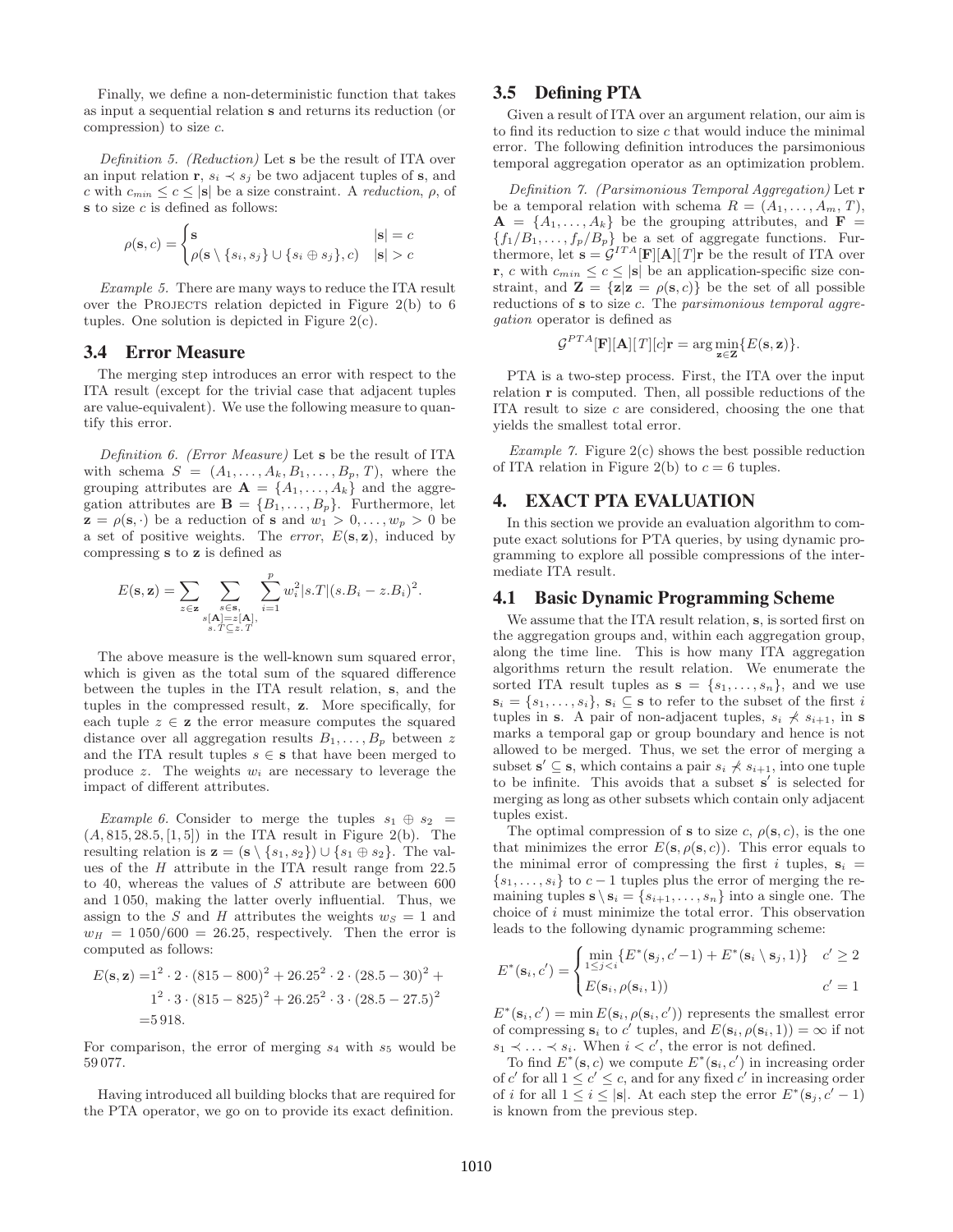Example 8. The evaluation of the dynamic programming scheme can be illustrated in a matrix, where the number of rows corresponds to the number of tuples in the STA result and the number of columns corresponds to c. The cell  $(i, c')$ stores the minimum error of merging the subset  $s_i$  into  $c'$ tuples. Table 1 shows the matrix for the running example, where the ITA result has 14 tuples and shall be compressed to 6 tuples. We start filling it by setting  $c' = 1$  and computing the first column. To fill the second column,  $c' = 2$ , we use the data from the first one, and so on. Eventually, the cell (14, 6) contains the error of the optimal compression of the ITA result to six tuples.

Table 1: Dynamic Programming Matrix.

| $\dot{i}$      | $c'=1$   | $c'=2$   | $c'=3$       | $c'=4$  | $c'=5$  | $= 6$    |
|----------------|----------|----------|--------------|---------|---------|----------|
| $\mathbf{1}$   | $\Omega$ |          |              |         |         |          |
| $\overline{2}$ | 5918     | 0        |              |         |         |          |
| 3              | 19727    | 5918     | $\mathbf{0}$ |         |         |          |
| $\overline{4}$ | 61152    | 19727    | 5918         | 0       |         |          |
| 5              | 261867   | 61 152   | 19727        | 5918    | 0       |          |
| 6              | 414074   | 88152    | 46727        | 19727   | 5918    | $\Omega$ |
| $\overline{7}$ | 510381   | 101278   | 59852        | 28802   | 14993   | 5918     |
| 8              | 550937   | 217658   | 101278       | 59852   | 28802   | 14993    |
| 9              | $\infty$ | 550937   | 217658       | 101 278 | 59852   | 28802    |
| 10             | $\infty$ | 604 550  | 271 271      | 154891  | 101 278 | 59852    |
| 11             | $\infty$ | 790 134  | 456855       | 271 271 | 154891  | 101278   |
| 12             | $\infty$ | 1004461  | 671 183      | 446 293 | 271 271 | 154891   |
| 13             | $\infty$ | 1555458  | 925 151      | 591872  | 406287  | 271 271  |
| 14             | $\infty$ | $\infty$ | 1555458      | 925 151 | 591872  | 406 288  |

There are several ways to improve the performance of the basic algorithm. First, we show that the error of merging a set of tuples into one can be computed very efficiently. Second, we show that many cells of the matrix do not have to be computed to obtain the final result.

#### **4.2 Computing the Error**

To efficiently compute the error of merging a set of tuples into a single tuple, we exploit the fact that the error measure introduced in Definition 6 is decomposable. Consider an ordered ITA result **s** and a subset of adjacent tuples  $s' =$  $\{s_i, \ldots, s_j\}, \, \mathbf{s}' \subseteq \mathbf{s}, \, \text{which is merged into a single tuple } z =$  $s_i \oplus \ldots \oplus s_j$ . The error of this compression,  $E(\mathbf{s}',\{z\})$ , is equivalent to

$$
\sum_{l=1}^{p} \left[ \sum_{s \in \mathbf{s}'} |s. T| w_l^2 s. B_l^2 - \frac{1}{|z. T|} (w_l \sum_{s \in \mathbf{s}'} |s. T| s. B_l)^2 \right].
$$

To speed up the computation of this expression, we precompute the following arrays of length |s|:

$$
\mathbf{S}_{l}[i] = \sum_{j=1}^{i} |s_j, T| w_l s_j. B_l
$$

$$
\mathbf{SS}_{l}[i] = \sum_{j=1}^{i} |s_j, T| w_l^2 s_j. B_l^2
$$

$$
\mathbf{L}[i] = \sum_{j=1}^{i} |s_j, T|
$$

The value at position  $i$  in each of these arrays is computed over the subset  $s_i = \{s_1, \ldots, s_i\}$ . The arrays **S** and **SS** are needed for each aggregate function in the query,  $l = 1, \ldots, p$ .

Using the precomputed arrays, we can transform the above error formula into

$$
E(\mathbf{s}',\{z\}) = \sum_{l=1}^{p} \left[ \mathbf{SS}_{l}[j] - \mathbf{SS}_{l}[i-1] - \frac{(\mathbf{S}_{l}[j] - \mathbf{S}_{l}[i-1])^{2}}{\mathbf{L}[j] - \mathbf{L}[i-1]} \right]
$$

which can be computed in  $O(p)$  time.

#### **4.3 Limiting the Search Space**

By limiting the range of the variables  $i$  and  $j$  in the dynamic programming algorithm, many unnecessary evaluations of  $E^*(s_i, c')$  that would anyway return infinity can be avoided. For that purpose we use an array G that stores the positions of the non-adjacent tuple pairs. If  $s_k \nless s_{k+1}$  is the l-th pair of non-adjacent tuples in the sorted relation s, then  $G[l] = k$ . In the running example we have  $G = \{8, 13\},\$ representing that  $s_8 \nless s_9$  and  $s_{13} \nless s_{14}$ . The array G helps us to find tighter limits for  $i$  and  $j$ .

We consider first the range of the variable  $i$ . Given a fixed c' we compute  $E^*(s_i, c')$  for all values of i between 1 and  $|s|$ . For the lower bound of i we have that the error is not defined if  $i < c'$ . For the upper bound we have that the error is infinite if the number of non-adjacent pairs in  $s_i$  is greater than c', which is also the case for every  $s_{i'}$ with  $i' > i$ . Thus, when  $E^*(s_i, c')$  evaluates to infinity, we can stop to loop over i and proceed by augmenting  $c'$ . The range of i can therefore be limited to  $i = c', \ldots, \mathbf{G}[c']$ . That is, when computing  $E^*(s_i, c')$ , for each fixed  $c'$  we need to consider only those subsets  $s_i \subset s$  that can be compressed to c' tuples. The smallest such subset is  $s_{c'}$  (i.e., the first  $c'$  tuples), and the largest contains all tuples up to the  $c'$ -th pair of non-adjacent tuples.

Example 9. Evaluating the dynamic programming matrix in the previous example we get  $E^*(s_9, 1) = \infty$  since  $s_8 \nless s_9$ . Thus, the iteration over  $i$  can be stopped at this point as we know that  $E^*(\mathbf{s}_i, 1)$  will result in infinity for all  $i > 8$ .

Next, we consider the range of the variable  $j$ . To evaluate  $E^*(s_i, c')$ , we loop over  $j = 1, \ldots, i-1$  and compute  $E^*(s_i \setminus s_j, 1)$ . When j is smaller than the index of the rightmost non-adjacent pair of tuples in  $s_i$ , the error evaluates to infinity. Therefore, we use that index as the lower-bound for  $j$ . More formally, let  $g$  be the index of the latest pair of non-adjacent tuples in  $s_i$ , or 1 if all pairs are adjacent, i.e.,  $g = \max\{1, G[k] : G[k] < i, k = 1, \ldots, |G|\}.$  Then the range of j is limited to  $j = g, \ldots, i-1$ . The split of  $s_i$  is done between the index, g, of the latest gap and the end of the set. When  $G[c-1] = g$ , we have only one choice to split  $s_i$ , namely at  $g$ . The index  $g$  can efficiently be determined using binary search over G.

*Example 10.* To compute the value of cell  $(11, 2)$  in Table 1 the dynamic programming algorithm computed the error  $E^*(s_{11} \setminus s_j, 1)$  for all  $j = 1, ..., 10$ . However, the result is not infinite only for  $j = 8$ , since the tuples  $s_8$  and  $s_9$ are non-adjacent and cannot be merged.

In addition, it has been shown in  $[5]$  that j should be iterated in decreasing order, i.e., from  $i-1$  towards g. The minimum error will be achieved before  $E^*(s_i \setminus s_j, 1) >$  $E^*(s_j, c'-1).$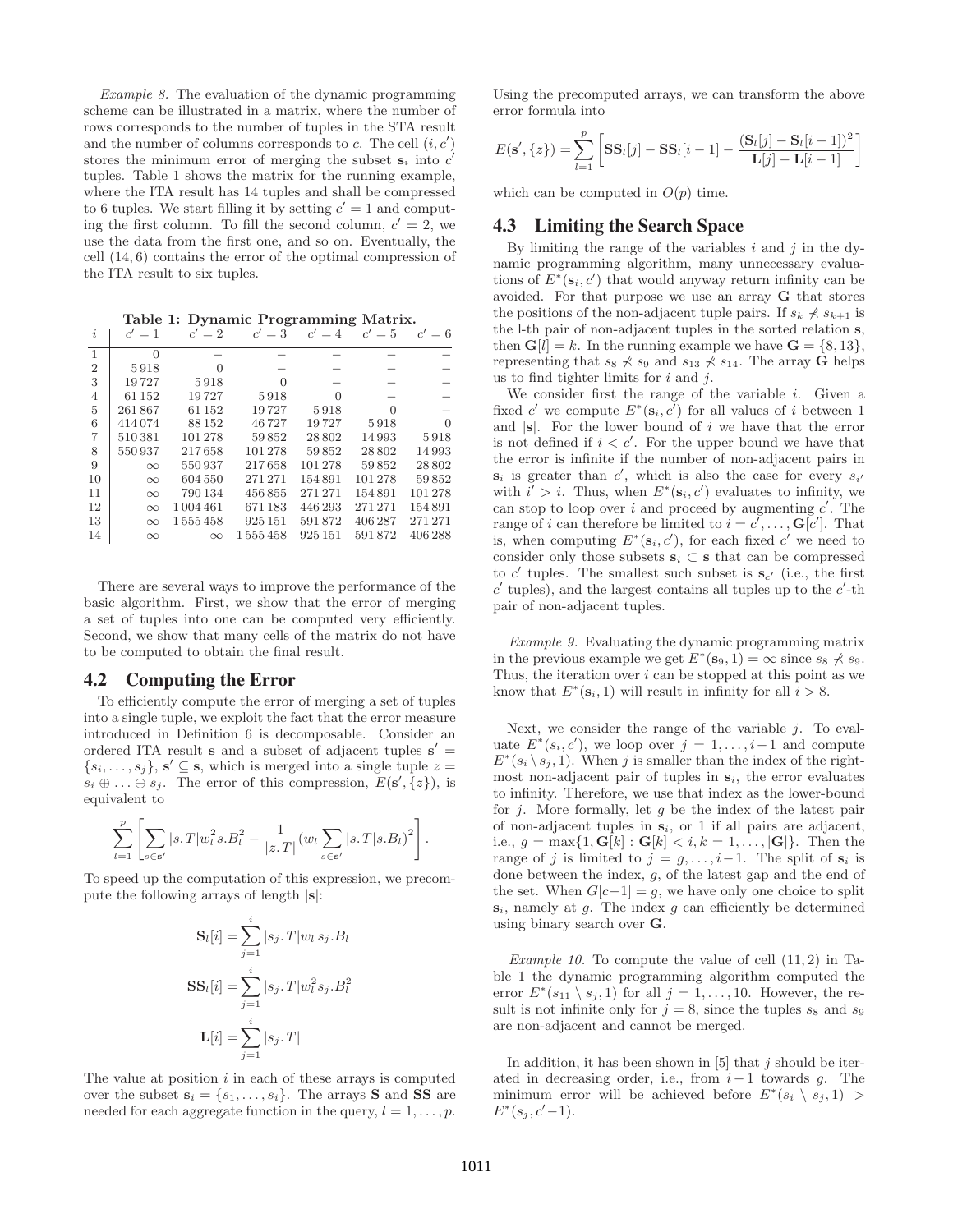## **4.4 The oPTA Algorithm**

Figure 3 shows the algorithm oPTA which implements the dynamic programming scheme and the optimizations discussed above. The first step is to run ITA over the input relation, r. The result is stored in s which is sorted along the grouping attributes and the timestamp start. The array G is initialized to the positions of the pairs of non-adjacent tuples in s, which provide boundaries for the merging process. Similar, the arrays S, SS, L for computing the error are initialized. The error  $E^*(s_i, c')$  is stored in a hash-map structure,  $E^*$ . Another hash-map, J, is used to store the value of the variable  $j$  which yields the minimal error for a given i and c'. In other words, the value  $J(|s|, c)$  indicates where the relation s has to be split to obtain the right-most PTA result tuple. Lines 4 to 16 compute the optimal compression of the relation  $s$  to size  $c$ , using the dynamic programming scheme and the optimizations discussed above. Finally, lines 17–23 produce the result relation z by merging subsets of tuples according to the splitting points stored in J.

1 Algorithm:  $oPTA(r, \mathbf{A}, \mathbf{F}, c)$ 

 $\mathbf{2} \ \mathbf{s} \leftarrow \mathcal{G}^{ITA}[\mathbf{F}][\mathbf{A}][T]r;$ **3** Initialize  $\mathbf{G}, \mathbf{S}, \mathbf{SS}, \mathbf{L}$  as well as  $E^*$  and  $J$ ; 4 for  $c' = 1, \ldots, c$  do  $\texttt{5} \quad | \quad \textbf{for} \; i = c', \ldots, min\{\textbf{G}[c'], |\textbf{s}|\} \; \textbf{do}$ 6  $|$   $g = \max\{1, \mathbf{G}[k] : \mathbf{G}[k] < i, k = 1, \ldots, |\mathbf{G}|\};$  $\mathbf{z} \quad | \quad E^*(s_i, c') \leftarrow \infty;$ 8 if  $G[c-1] = g$  then 9  $\Big| \Big| \Big| E^*(s_i, c') - E^*(s_g, c'-1) + E^*(s_i \setminus s_g, 1);$ 10  $\vert \vert \vert J(i, c) \leftarrow q;$  $11$  else 12 | | for  $j = i - 1, ..., g$  do 13  $\vert \vert \vert E^*(s_i, c') \leftarrow \min\{E^*(s_i, c'),$  $E^*(s_j, c-1) + E^*(s_i \setminus s_j, 1);$ 14  $\left| \begin{array}{c} | \\ | \end{array} \right|$  if  $E^*(s_i \setminus s_j, 1) > E^*(s_j, c'-1)$  then 15 | | | | break; 16 | |  $J(i, c) \leftarrow j;$ 17  $\mathbf{z} \leftarrow \emptyset$ ;  $i \leftarrow |\mathbf{s}|$ ; 18 while  $c > 0$  do 19  $j \leftarrow J(i, c);$ 20  $\vert \mathbf{z} \leftarrow \mathbf{z} \cup \{s_{j+1} \oplus \ldots \oplus s_n\};$ 21  $i \leftarrow j$ ; 22  $c \leftarrow c - 1;$ 23 return z;

#### Figure 3: Algorithm oPTA.

*Example 11.* Consider the evaluation of  $oPTA$  over the PROJECTS relation. First, the ITA result is computed and enumerated as  $\mathbf{s} = \{s_1, \ldots, s_{14}\}.$  Next,  $E^*(\mathbf{s}_i, 1)$  is computed for  $i = 1, \ldots, 8$ . Similarly, we compute  $E^*(s_i, 2)$  for  $i = 2, \ldots, 13$ . When i is between 2 and 8, the value of g is 1 and  $j$  ranges between 1 and  $i$ . However, when  $i$  is between 9 and 13, the value of j equals  $g = 8$ . In a similar fashion we compute the remaining errors until  $c' = 6$ . The final result is shown in Figure  $2(c)$ .

The worst case complexity of the merging step in the  $oPTA$  algorithm is  $O(n^2p c)$ , since in each of c iterations

the error is computed  $n^2$  times. p is the number of aggregate functions in the query and is usually very small.

## **5. APPROXIMATE PTA EVALUATION**

In this section we introduce a greedy evaluation algorithm (gPTA) that provides an approximate solution to PTA. Intuitively, gPTA tries to reduce an ITA result relation to size c by choosing at each merging step the most similar pair of adjacent tuples. This might result in a compression which does not necessarily correspond to the compression with the minimal total error as used in PTA. However, the experiments show that gPTA provides results which are very close to the results of oPTA.

#### **5.1 Computing the Error**

The greedy evaluation algorithm reduces the ITA result, s, by choosing at each merging step the pair of the most similar tuples. Hence, the reduction function,  $\rho$ , is deterministic, and the tuples  $s_i, s_j \in \mathbf{s}$  that are chosen for merging are determined as follows:

$$
(s_i, s_j) = \arg\min_{\substack{s_i, s_j \in \mathbf{s} \\ s_i \prec s_j}} E(\{s_i, s_j\}, \{s_i \oplus s_j\})
$$

Example 12. In our running example the result of gPTA coincides with the result of oPTA, which is shown in Figure  $2(c)$ . As it will be seen in the empirical evaluation, this is often the case. Figure 4 shows a dendrogram which illustrates the first six merging steps. The most similar tuples  $s_1$  and  $s_2$  are merged first, followed by  $s_6$  and  $s_7$ , and so on.

The restriction of the error measure to the two tuples being merged yields the same result as if we would compute on each iteration the error between all the tuples of the relation and its compression. Intuitively, at any step of the gPTA reduction process we deal with an intermediate relation s', whose most similar adjacent tuples,  $s_i \prec s_j$ , are chosen for merging. Using the merged tuple we will reduce the relation again to obtain a new intermediate result s" and proceed recursively. Therefore, the tuples  $s_i, s_j$  are the most similar ones when the error  $E(s, s'')$  is minimized. With the following proposition we show that due to the properties of the error function in Definition 6 only  $s_i$  and  $s_j$  have to be considered to calculate the error  $E(\mathbf{s}, \mathbf{s}'')$  that merging them would induce.

PROPOSITION 1. Let **s** be an ITA result relation,  $s' =$  $\hat{\rho}(\mathbf{s}, c+1)$  be its compression to size  $c+1$  and  $\mathbf{z} = \hat{\rho}(\mathbf{s}, c)$  is compression to size c, where in the last iteration the tuples  $s_i, s_j \in \mathbf{s}'$  are merged to  $z \in \mathbf{z}$ . Then the following holds:

(1) 
$$
E(\mathbf{s}', \mathbf{z}) = E({s_i, s_j}, {z})
$$
  
(2)  $E(\mathbf{s}, \mathbf{z}) = E(\mathbf{s}, \mathbf{s}') + E(\mathbf{s}', \mathbf{z})$ 

PROOF. To prove the first statement it is enough to observe that the sets  $s \setminus \{s_i, s_j\}$  and  $z \setminus \{z\}$  are identical, hence only  $s_i$  and  $s_j$  contribute to the total error.

For the second statement, recall that the error is calculated as a the total sum over all tuples in s. Therefore,  $E(\mathbf{s}, \mathbf{z})$  can be expanded as  $E(\mathbf{s}, \mathbf{s}') - E(\mathbf{s}, \{s_i, s_j\}) +$  $E(\mathbf{s}, \{z\})$ . Inserting the latter into (2) and simplifying we get

$$
E(s, \{z\}) - E(s, \{s_i, s_j\}) = E(s', \mathbf{z}).
$$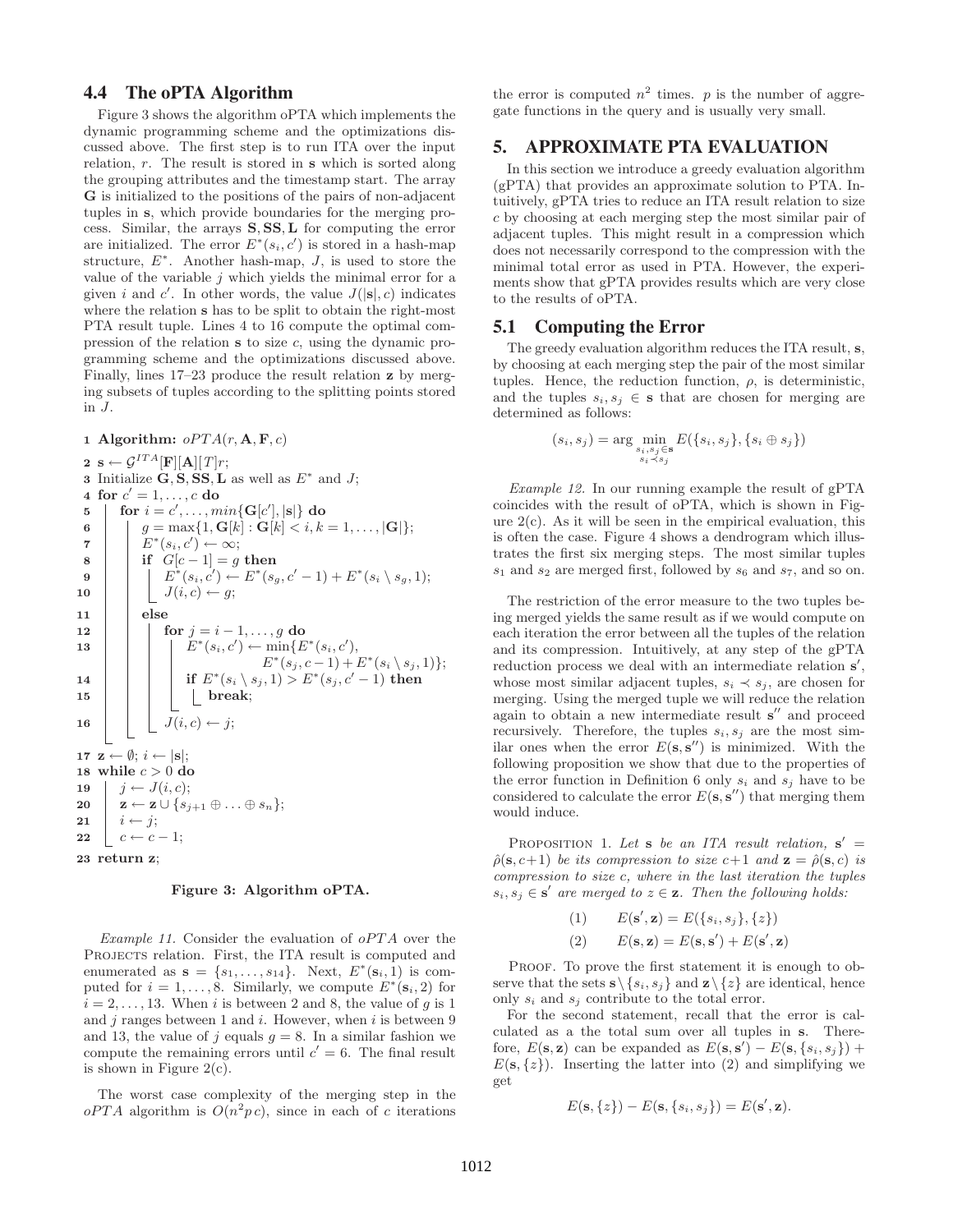

Figure 4: Dendrogram of Merging Steps.

Furthermore, let  $s_i^* \subset s$  be the tuples in s that make up  $s_i$ , i.e., for all  $s \in \mathbf{s}_i^*$ ,  $s[\mathbf{A}] = s_i[\mathbf{A}] \wedge s \mathcal{I} \subseteq s_i \mathcal{I}$  holds. Let  $\mathbf{s}_j^*$  be defined for  $s_j$  in a similar fashion. Then for  $s_i$ , and similarly for  $s_i$ , we have

$$
E(\mathbf{s}_i^*, \{z\}) - E(\mathbf{s}_i^*, \{s_i\}) = E(\{s_i\}, \{z\}).
$$

Expanding the errors, simplifying and recalling that  $s_i$  is obtained by merging tuples in  $s_i^*$ , i.e.  $\sum_{s \in \mathbf{s}_i^*}$  $\frac{|s.T|}{|s_i.T|} s.B =$  $s_i.B$ , we see that the statement holds.

In the following we will first describe a baseline version of the greedy evaluation algorithm for PTA, followed by a more efficient greedy algorithm which additionally integrates the computation of ITA and the merging step. We will show that both approaches provide equivalent results.

#### **5.2 A Baseline Algorithm**

The baseline version of the greedy evaluation algorithm, gPTAbasic, implements the greedy merging strategy by employing a heap to efficiently determine the pair of most similar tuples in each merging step. The heap supports the standard operations Push, Pop, and HEAPIFY in  $O(\log n)$ time [3]. Each tuple in the ITA result relation is represented by a heap node  $N$ , which is comprised of the four fields. N.tuple refers to the tuple itself, N.prev and N.next point to the two adjacent neighbors of N.tuple. The key value of  $N$  is the error of merging the node's tuple with the tuple of the preceding neighbor, i.e.,  $Nkey =$  $E(\mathbf{s}, \{N.tuple, N.prev.tuple\})$ . If  $N.tuple$  and  $N.prev.tuple$ are non-adjacent, the key is set to infinity.

The procedure Insert constructs a new node for each tuple, sets the links to the two neighbors, and pushes the node into the heap. The procedure Merge takes the top node off the heap and merges its tuple into the preceding neighbor. Then it recomputes the key values and ensures that the heap property is maintained.

Figure 5 shows the baseline version of the gPTA algorithm. After running ITA, the obtained result tuples are inserted into the heap. Then the algorithm iteratively merges pairs of the most similar tuples until the size constraint c is satisfied.

*Example 13.* Figure  $6(a)$  depicts the heap nodes after inserting the first six tuples of the ITA result in our running example. The boxed node represents the top of the heap, thus  $s_2$  and  $s_1$  are the most similar tuples. The dashed lines show the predecessor-successor relationships between the tuples/nodes. Figure 6(b) shows the heap after merging the top element, i.e., the tuples  $s_1$  and  $s_2$ . The old node is shaded gray, whereas the updated nodes are marked in bold.

The ITA result over an input relation with  $n$  tuples can be at most of size  $2n-1$ . Thus, the merging step of the baseline

1 Algorithm:  $gPTABASIC(r, R, A, F, c)$ 

2  $H \leftarrow$  new empty heap;

3  $H-last \leftarrow \text{NULL};$ 

 $\mathbf{A} \mathbf{s} \leftarrow \mathcal{G}^{ITA}[\mathbf{F}][\mathbf{A}][T]r$ :

5 for each tuple s in s ordered by  $\bf{A}$  and  $\bf{T}$  do

6 INSERT $(H, s)$ ;

7 while  $Heap$  size > c do

 $8$  | MERGE $(H)$ ;

9 return  $H$ ;





Figure 6: Heap of the gPTABASIC Algorithm.

algorithm, gPTABASIC, takes in the worst case  $O(np \log n)$ time, where  $p$  is the number of aggregation functions in the query. The main drawback of this algorithm is the huge memory consumption, since the entire ITA result is kept in memory.

In the next section we tackle the problem of the huge memory consumption and provide a space efficient evaluation algorithm which tightly integrates the calculation of ITA and the merging step.

#### **5.3 The gPTA Algorithm**

Temporal aggregation is likely to be used over huge argument relations storing historical data. The PTA operator offers a way to obtain a compressed aggregation result of c tuples. However, the baseline version of the greedy algorithm, gPTAbasic, and the exact algorithm, oPTA, rely on the entire intermediate ITA result being stored in memory, which can be up to twice as large as the input relation.

Here we propose an improvement to space and time complexity of the baseline gPTA algorithm that does not penalize its quality. The main idea of the new approach is to tightly integrate the computation of ITA and the merging step. When ITA result tuples arrive (in sorted order along the aggregation groups and time line), they are added immediately to the heap. Whenever the heap size exceeds  $c$ , we try to merge the pair of most similar tuples to reduce it to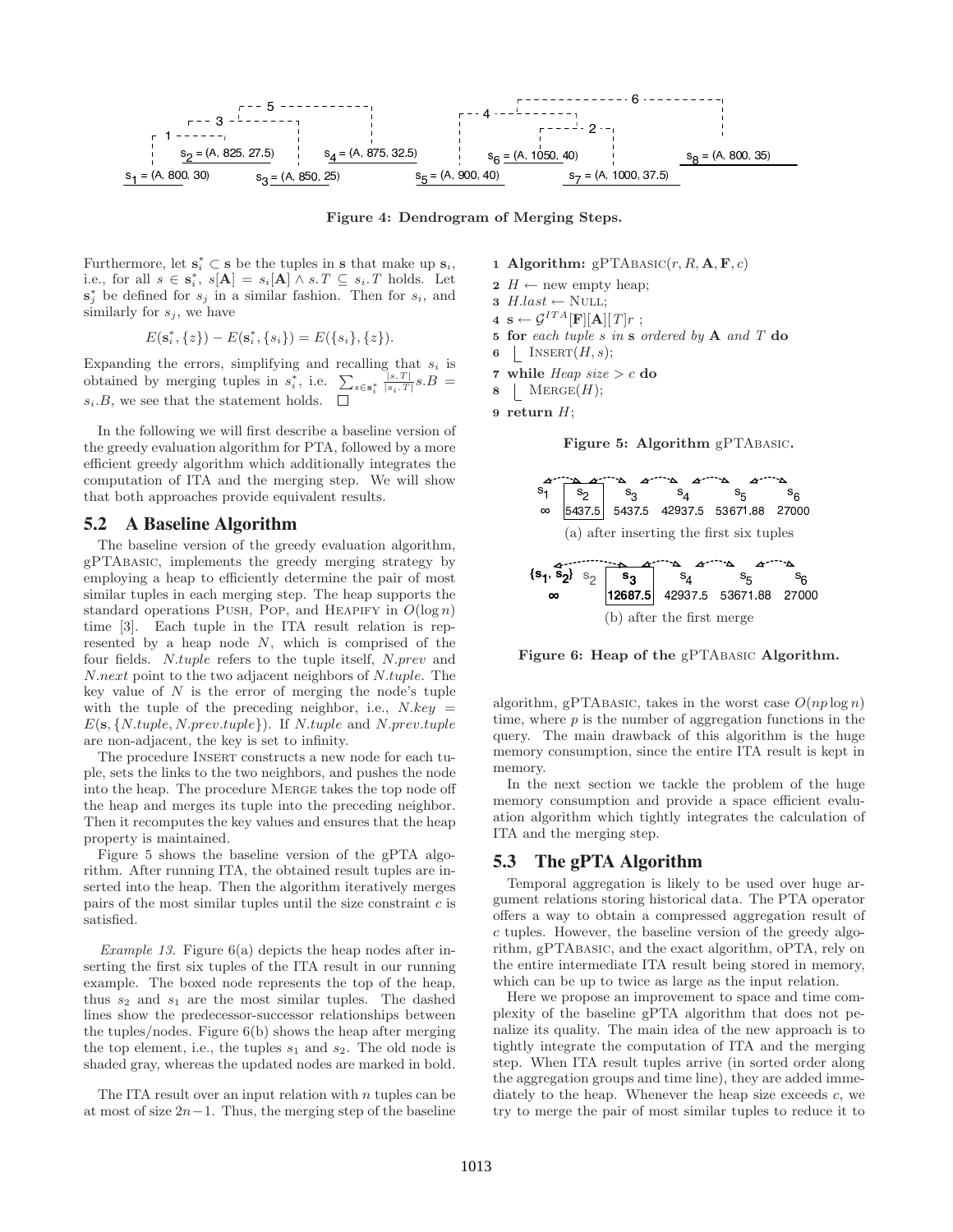size c. However, a merge might not be possible immediately, but only after reading some more ITA result tuples. More specifically, the merge is not possible if the node at the top of the heap represents the most recently arrived ITA tuple. This tuple cannot be deemed most similar with its preceding neighbor when the succeeding neighbor is not yet known; thus we have to wait for the next tuple. The size of the heap structure is limited to  $c + \delta$ , where  $\delta$  is a small buffer space for "look ahead". The reduction of the heap size also leads to a better performance. In the worst, yet unlikely, case the algorithm reads the whole ITA result relation before any merging can take place, i.e.  $c + \delta = |\mathbf{s}|$ .

Figure 7 shows the integrated gPTA algorithm. We adapted the ITA algorithm in [2] to produce the ITA result tuples one by one, which does not change its performance and space requirements.

1 Algorithm:  $gPTA(r, A, F, c)$ 

 $2 H \leftarrow$  new empty heap;

3 Initialize ITA operator with F, A, and r;

4 s ← new ITA result tuple;

5 while  $s \neq$  NULL do

6 | INSERT $(H, s);$ 

- 7 while  $size(H) > c \wedge top(H) \neq s$  do
- $\mathbf{8}$  | MERGE $(H)$ ;

9  $s \leftarrow$  new ITA result tuple;

10 while  $size(H) > c$  do

```
11 | MERGE(H);
```
12 return  $H$ :

#### Figure 7: Algorithm gPTA.

Example  $14$ . We run gPTA over the PROJECTS relation with  $c = 5$ . Figure 8 depicts the contents of the heap each time a new ITA result tuple is processed. When  $s_6$  is read and inserted into the heap, the heap size exceeds  $c = 5$ , and the algorithm executes one merge step. Inserting  $s<sub>7</sub>$  into the heap puts the pair  $s_6, s_7$  as the most similar pair of tuples on top of the heap. Even though the heap size exceeds 5, merging cannot take place until the next insertion. When  $s_8$  comes to the heap, two merging steps are necessary to reduce it to 5. The algorithm proceeds in this way until the entire ITA relation is read.



Figure 8: gPTA Heap while Inserting  $s_1, \ldots, s_9$ .

The complexity of the gPTA algorithm depends on the ITA algorithm. Assume that the latter takes T time and S space. Then, gPTA requires  $O(T + np \log(c + \delta))$  time and  $O(S + c + \delta)$  space.

## **5.4 Correctness of the** gPTA **Algorithm**

We prove that gPTABASIC and gPTA provide equivalent results. We begin by introducing the concept of a core pair.

Definition 8. (Core pair) A pair of adjacent tuples,  $s_i \prec$  $s_i$ , in a sequential relation, s, is a *core pair* iff the following two conditions hold:

- (1)  $E({s_i,s_j}, {s_i \oplus s_j} < E({s_{i-1},s_i}, {s_{i-1} \oplus s_i})$
- (2)  $E({s_i,s_j}, {s_i \oplus s_j} \le E({s_j,s_{j+1}}, {s_j \oplus s_{j+1}})$

Intuitively, if a set of tuples is merged to a single tuple, the core pair of that set will be the one that is merged first, that is, which is the most similar one. Clearly, each PTA result tuple, z, that is produced by merging a subset of ITA tuples has a core pair. Core pairs have the following properties:

- 1. there is at least one core pair in an ITA result relation;
- 2. all core pairs are disjoint;
- 3. the most similar of the core pairs is always at the top of the heap in the gPTA algorithm.

Example 15. The core pairs are easy to spot in the dendrogram of gPTA merging steps in Figure 4. The core pairs are the tuples  $s_1, s_2$  and  $s_6, s_7$ . The gPTA merges first the most similar of the core pairs, namely  $s_1, s_2$ .

The following lemma shows that the final result does not change if not the most similar core pair would have been merged first.

LEMMA 1. Let  $s$  be a sequential relation of size n that has to be reduced to c tuples using  $\hat{\rho}(\mathbf{s}, c)$ . Further, let a pair of tuples  $s_i \prec s_j \in \mathbf{s}$  be one of the c most similar core pairs. Then,  $\hat{\rho}(\mathbf{s}, c)$  is equivalent to

$$
\hat{\rho}((\mathbf{s} \setminus \{s_i, s_j\}) \cup \{s_i \oplus s_j\}, c).
$$

PROOF. The merging order changes only if the tuple  $s_i \oplus$  $s_j$  becomes more similar to  $s_{i-1}$  or  $s_{j+1}$  than  $s_i$  or  $s_j$  had been. However, that is not possible due to monotonicity of the error measure.  $\quad \Box$ 

THEOREM 1. The gPTA algorithm produces exactly the same result as the gPTABASIC algorithm.

PROOF. The gPTABASIC operates on a subset,  $s_{c+\delta} \subset s$ of the ITA result relation, i.e.,  $\mathbf{s}_{c+\delta} = \{s_1, s_2, \ldots, s_{c+\delta}\},\$ where  $\delta \geq 1$ . At least one pair of tuples in this subset has to be merged to reduce s to c tuples. If the most similar pair of tuples in  $s_{c+\delta}$  is also a core pair, it can be merged immediately according to the Lemma 1. However, it is not possible to check if the pair  $s_{c+\delta-1}, s_{c+\delta}$  is a core pair without knowing  $s_{c+\delta+1}$ . That is why the last pair is never merged by the algorithm.  $\square$ 

## **6. EXPERIMENTAL EVALUATION**

In this section we present the results of experimental evaluations of the two PTA evaluation algorithms, oPTA and gPTA, and the approximate temporal coalescing (ATC) algorithm presented in [1].

#### **6.1 Data**

We used two different temporal relations. First, the real world "Incumbents" data from the University of Arizona, which store employee salary records. With each record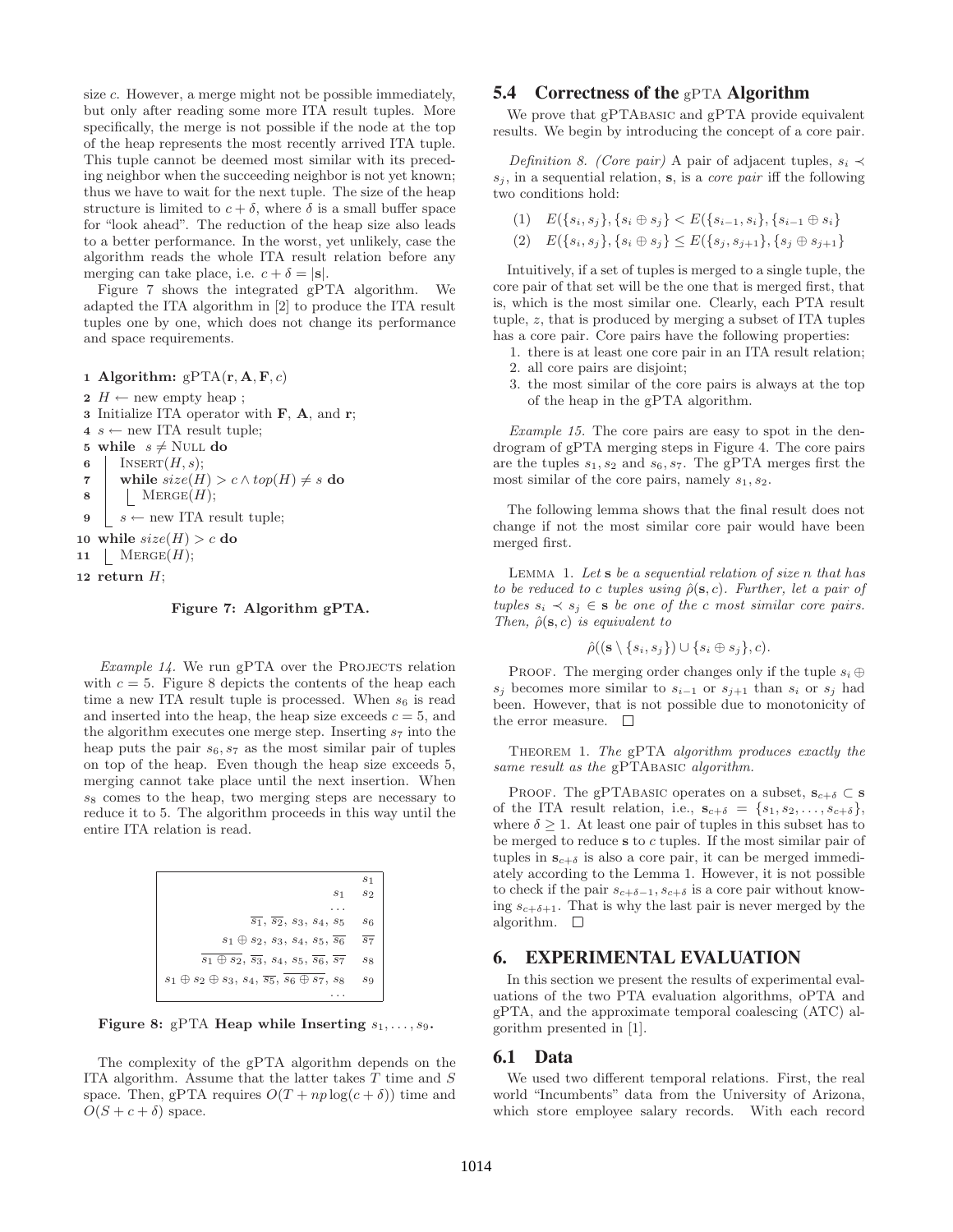a project ID, department ID, salary, and time interval in months are associated. The relation has 83 857 records in total. The second relation, called employee temporal dataset (ETDS), has been generated by F. Wang [15] and depicts the evolution of employees in a company. There are 2 875 697 records in total. Each record stores employee number, sex, department, title, salary, and the valid time interval of the record in months.

Every ITA aggregation with different grouping attributes and aggregation functions produces a new dataset where the attribute value distribution, the number of aggregation groups, and the temporal gaps differ. Table 2 summarizes the features of the ITA results with various groupings. With each grouping we used various combinations of aggregation functions, eventually obtaining 19 datasets from the Incumbents and ETDS relations.

Table 2: Different Groupings of Datasets.

| Source      | Grouping         | ITA tuples | $c_{min}$      |
|-------------|------------------|------------|----------------|
| Incumbents  | None             | 2658       | $\cup$         |
| Incumbents  | Dep.             | 5552       | 14             |
| Incumbents  | Project          | 11643      | 40             |
| Incumbents  | Proj., Dep.      | 16144      | 131            |
| <b>ETDS</b> | None             | 6394       | $\theta$       |
| <b>ETDS</b> | Title            | 38338      | 7              |
| <b>ETDS</b> | Dep.             | 57424      | $\mathbf{0}$   |
| <b>ETDS</b> | Sex              | 12787      | $\overline{2}$ |
| <b>ETDS</b> | Sex, Title       | 76245      | 14             |
| <b>ETDS</b> | Dep., Title      | 188138     | 0              |
| <b>ETDS</b> | Sex, Dep., Title | 344 188    |                |
| <b>ETDS</b> | Emp. No          | 5450737    | 30024          |

#### **6.2 Quality Experiments**

For each dataset we compute the error of reducing the data to every possible c, using the PTA and ATC algorithms. Reducing a relation to  $c = c_{min}$  results in the maximum possible error, which is the same for PTA and ATC. We use the maximum error as a normalization factor corresponding to 100% of the error.

The ATC approach takes as input the upper limit  $\epsilon$  of the local error that the algorithm is allowed to make when merging the tuples. We map  $\epsilon$  to c by simulating a set of  $\epsilon$  values in the range between 0 and 1. For each such value the ATC result and the total error are computed. Whenever two different errors for two ATC result relations of the same size are obtained, the smaller one prevails.

Figure 9 shows the error induced by running oPTA, gPTA, and ATC. The experiments revealed that a significant reduction of the ITA result is possible without introducing large errors. In Figure  $9(a)$  the Incumbents data is grouped by Project and the AVG function. The reduction of 11 643 tuples to 150 (2%) yielded approximately a 10% error. The results are even better for the same data grouped by Department in (b). In (c) the ITA aggregation over the ETDS dataset was reduced from 344 188 tuples to 250 before the error reached 10%.

The graphs in Figure 10 confirm the same observation and summarize the gPTA result over all datasets derived from Incumbents and ETDS data, using AVG as an aggregation function. More specifically, the Incumbents datasets in Figure  $10(a)$  can be reduced to less than  $2\%$  before the error exceeds 10%. The ETDS datasets in Figure 10(b) do not exceed the 10% threshold, even when compressed to 0.1% of



Figure 9: Comparison of Errors introduced by oPTA, gPTA and ATC.

the ITA result relation. Figure 10(c) depicts the two largest datasets showing that a reduction to 15% is still below 10% of the error.

In addition, we observe that the gPTA algorithm approximates the optimal solution very well. Among the datasets originating from Incumbents data, the gPTA induced on average an error 0.1% bigger than the exact PTA algorithm. Figure 9(d) illustrates this observation in more detail. For each dataset we computed the average and maximum difference between the optimal and the gPTA errors over all values of c. Note, that the vertical axis scales logarithmically and the biggest difference between the two algorithms is 13% of the maximal error.



Figure 11: Average Error of gPTA and ATC per Dataset.

Finally we note that the average error of the gPTA algorithm is consistently smaller than that of ATC. Figure 11 depicts the average error of the two algorithms per dataset, confirming the observation. The figure also shows that for some datasets the average errors of ATC, gPTA, and PTA are very close. We have observed, that such situations happen for datasets that can be compressed extremely well, e.g., Figure 9(b). When the error of exact solution grows rapidly with decreasing c, the error of ATC deviates away as for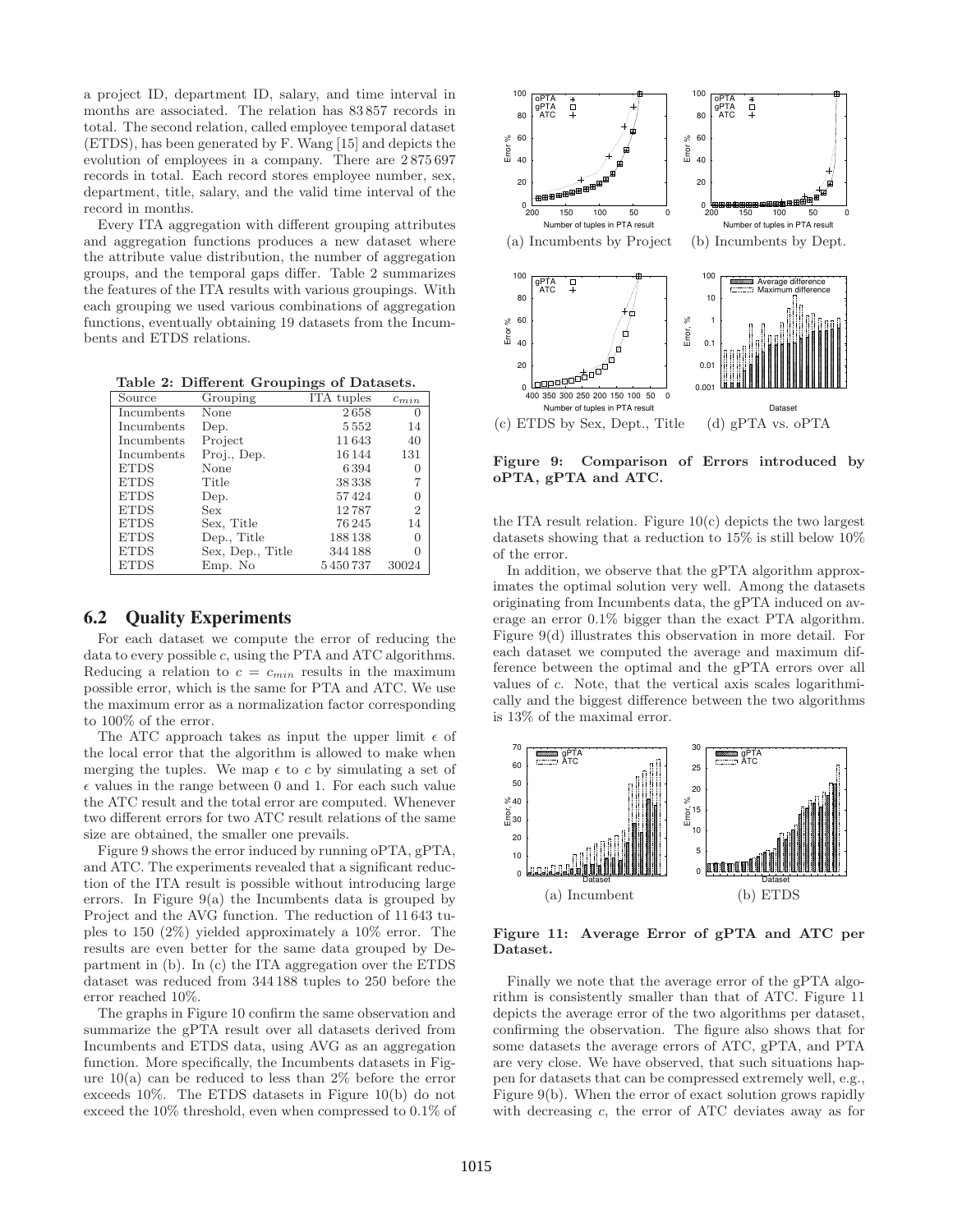

Figure 10: gPTA Achieved Good Compression Introducing Only Small Errors.

example in Figure 9(a) and (c).

#### **6.3 Performance Evaluation**

All the algorithms have been implemented using the Java programming language. The machine running the experiments has 16GB of random access memory and 4 AMD Opteron processors running at 2600MHz each.

In the following performance graphs the time taken to produce ITA results is excluded as it is out of the scope of this paper. We also exclude the time needed to fetch the data and write the final result back to the database.

#### *6.3.1 Performance of oPTA*

We compare three different implementations of the exact PTA algorithm. First, the plain dynamic programming (DP) approach. Second DP that uses binary search (DP+BS) to limit value range of variable  $j$  as described in [5]. Third, the  $oPTA$  algorithm that implements the optimizations developed in this paper.

Two datasets are used. The "No Gaps" dataset has no aggregation groups nor temporal gaps and was obtained by running ITA on the Incumbents data. On the contrary, the "Gaps" dataset has multiple aggregation groups and gaps and was obtained by running ITA on the Incumbents data grouped by project and department.

We measure the time to compute the PTA result over subsets of varying sizes. Figure  $12(a)$  shows the execution time of the algorithms on the "No Gaps" data with  $c = 80$ . The DP algorithm takes a lot more time than DP+BS and oPTA. As expected, the latter two perform very similarly, since the heuristics of  $oPTA$  are not useful for data with no gaps or aggregation groups. With c increased by a factor of two in Figure 12(b), the algorithms take twice as much time. That leads to the conclusion that the approaches scale linearly with respect to c.

Next, we evaluate the performance of the algorithms on subsets of the "Gaps" dataset. For the best results the value of  $c_{min}$  should remain constant for each subset. We have observed that by choosing subsets between 700 and 2000 tuples the value of  $c_{min}$  varied between 75 and 85. Such a variation is not significant to the overall outcome.

As Figure 12(c) depicts, all of the algorithms perform faster with the second dataset, as the presence of gaps reduces the amount of computations. In addition, the  $\partial PTA$ algorithm significantly outperforms the other two.

To see how the change of c influences the performance, we

fixed the size of the "Gaps" subset to 1200 tuples  $(c_{min} = 85)$ and ran the experiment by varying  $c$  from 0 to 400. The result is plotted in Figure 12(d). All the algorithms take constant time to complete for all  $c \leq c_{min}$ . From that point on, DP scales linearly as expected and the timings of the other two approaches remain almost constant.

To conclude, the oPTA algorithm introduced in this paper performs well for data with and without temporal gaps or aggregation groups. Nevertheless, when the input dataset is larger than a few thousands of tuples and  $c$  is big, the required time is unacceptable.



Figure 12: Performance of Exact Algorithms.

#### *6.3.2 Performance of gPTA*

We used three different groupings of the ETDS dataset to compare the running times of gPTA and ATC. All groupings yielded relations with more than 5 million tuples. Setting  $c = 1$  and  $\epsilon = \infty$  we ran the algorithms on various subsets of the data. Figure 13(a) depicts the average running time of each algorithm with respect to the size of the input. We conclude that the ATC algorithm outperforms gPTA only by a small margin.